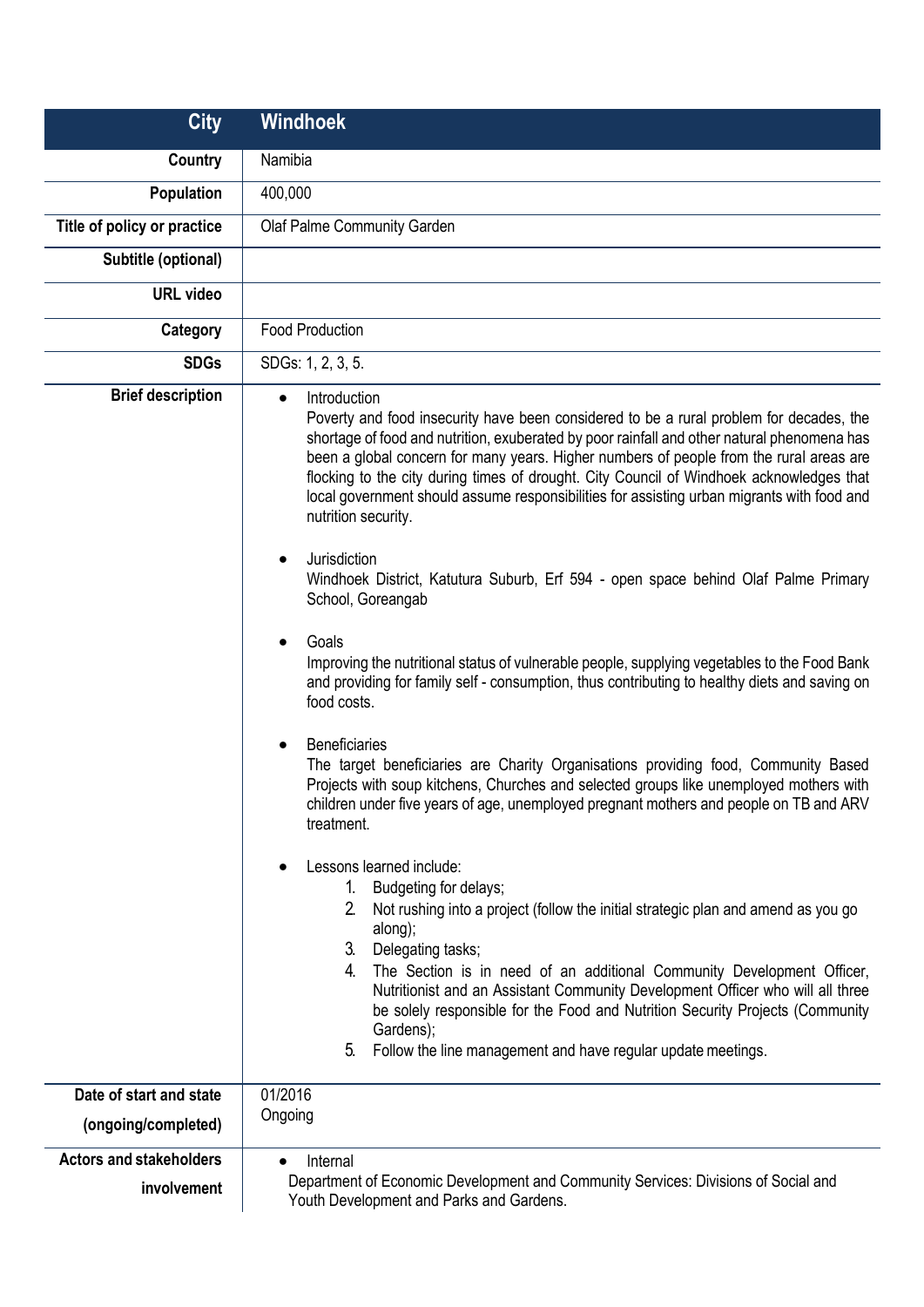|                  | External                                                                                                                                                                                                     |
|------------------|--------------------------------------------------------------------------------------------------------------------------------------------------------------------------------------------------------------|
|                  | 1. World Future Council<br>2. Namibia Future Farming                                                                                                                                                         |
|                  | 3. Pupkewitz and Sons (building and construction supply company)                                                                                                                                             |
|                  |                                                                                                                                                                                                              |
| Approach         | 1. Budget;<br>2. Security: fence off the erf using students from a vocational training centre in order to minimise                                                                                           |
|                  | costs;                                                                                                                                                                                                       |
|                  | 3. Community Volunteers: advertise, screen and select volunteers to work in the garden;<br>4. Consult with Division Parks and Gardens to design the garden within budget;                                    |
|                  | 5. Training of staff and volunteers;                                                                                                                                                                         |
|                  | 6. Seek donations;                                                                                                                                                                                           |
|                  | 7. Implement plan;<br>8. Monitor and evaluate.                                                                                                                                                               |
|                  |                                                                                                                                                                                                              |
| Innovation       | Aquaponics Agricultural System                                                                                                                                                                               |
|                  | Namibia Future Farming organization donated an aquaponics system. The system will be valued at                                                                                                               |
|                  | approximately N\$ 45 000 and facilitates 288 plants in a deep water culture system of a little of 7<br>square metre.                                                                                         |
|                  |                                                                                                                                                                                                              |
|                  | Aquaponics is a system of aquaculture in which the waste produced by farmed fish or other aquatic<br>creatures supplies the nutrients for plants grown hydroponically, which in turn purify the water.       |
|                  | Namibia is an arid country with limited water whereby the aquaponics systems use 95% less water                                                                                                              |
|                  | than soil based gardening. In most hydroponic farming systems, water is recirculated. Run-off water                                                                                                          |
|                  | that is not taken up by the plants is recaptured. Nutrients are constantly added by fish waste or<br>fertilizer, and water returns to the plants. Every bit of water is reused over and over again, which is |
|                  | impossible in traditional, soil-based agriculture.                                                                                                                                                           |
| Impact           | Social Impact                                                                                                                                                                                                |
|                  |                                                                                                                                                                                                              |
|                  | The target beneficiaries are Charity Organisations providing food, Community Based Projects with                                                                                                             |
|                  | soup kitchens, Churches and selected groups like unemployed mothers with children under five<br>years of age, unemployed pregnant mothers and people on TB and ARV treatment.                                |
|                  |                                                                                                                                                                                                              |
|                  | The beneficiaries are harvesting their produce every second week and provide vegetables to 6-10<br>volunteers every time they harvest. A total of 20 vulnerable families are benefiting from the produce     |
|                  | of this garden, both males and females. These families have access to healthy food every second                                                                                                              |
|                  | week while beneficiaries are generating income from their sales to the public resulting in quality of<br>life.                                                                                               |
|                  |                                                                                                                                                                                                              |
| <b>Inclusion</b> | Thematic Inclusion                                                                                                                                                                                           |
|                  | Category: Food Production                                                                                                                                                                                    |
|                  |                                                                                                                                                                                                              |
|                  | Food is grown as well as distributed to vulnerable people in the informal settlement of Goreangab.<br>A variety of different departments are involved:                                                       |
|                  | Bulk Water: to ensure that the garden is receiving a constant supply of clean water for                                                                                                                      |
|                  | irrigation purposes;                                                                                                                                                                                         |
|                  | Electricity Division: to ensure that the garden has a safe supply of electricity to ensure that the<br>aquaponics system works.                                                                              |
|                  |                                                                                                                                                                                                              |
|                  | <b>Territorial Inclusion</b>                                                                                                                                                                                 |